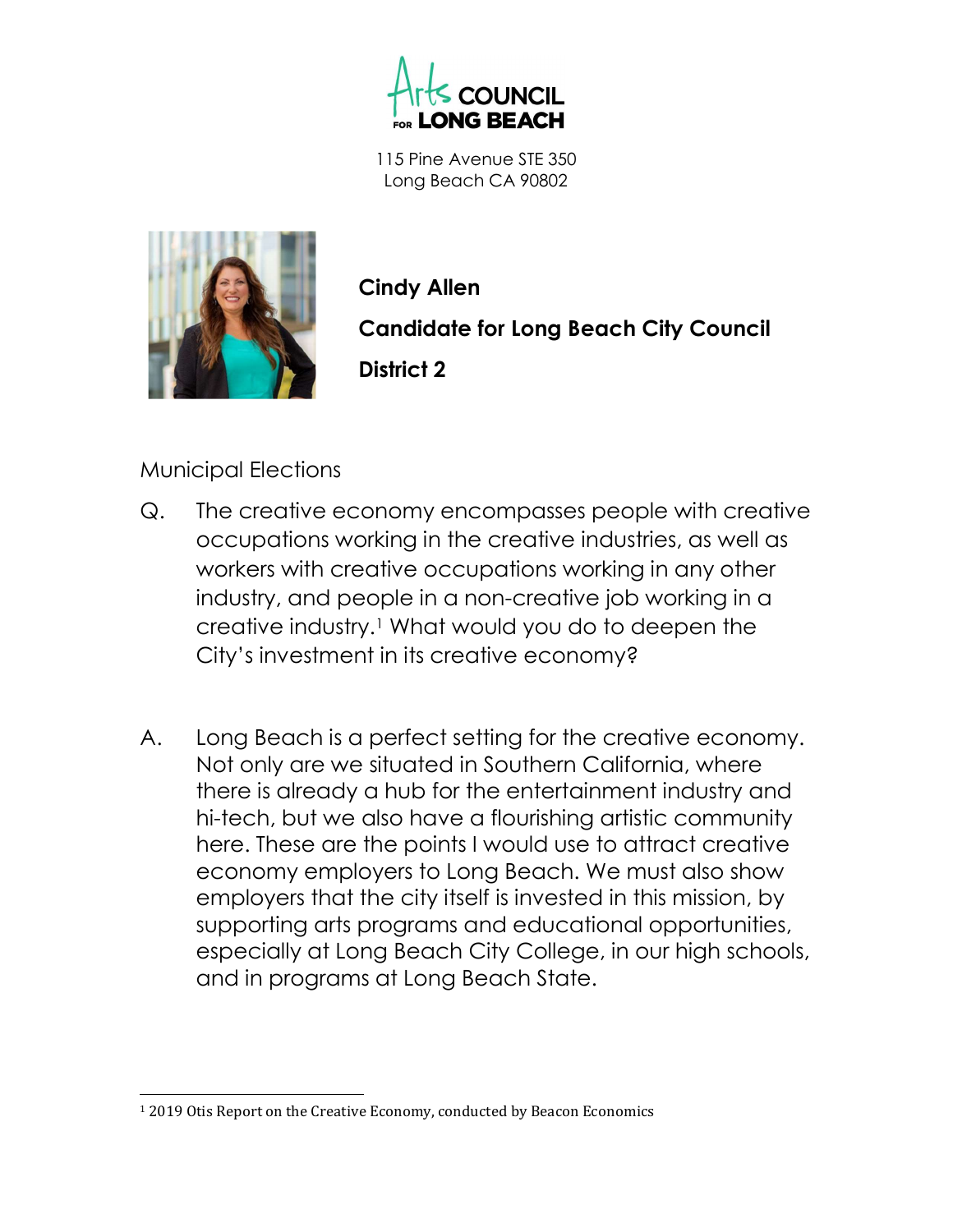

115 Pine Avenue STE 350 Long Beach CA 90802

- Q. How would you champion expansion of the City's current funding stream for local arts and culture?
- A. Passing Measure B this March will help us expand the funding stream right away. We must also seek ways to engage the nonprofit sector and business community to work in partnership with the city to support these great programs.
- Q. Ballot Measure B would increase the City's "hotel room tax" by 1% to support arts education in Long Beach schools; provide resources for Long Beach arts and cultural institutions; and pay for critical repairs and upgrades to the Convention Center. What are your views on this measure?
- A. I strongly support Measure B. It is critical for helping us grow the creative economy in Long Beach.
- Q. How can the City increase representation, diversity and access to the arts for all?
- A. While the 2nd Council District has flourishing arts scene, we must be mindful to expand it across the city. We must make sure every Council District is seeing an equitable amount in arts funding and programs, and make sure that existing programs are well-rounded. We should be mindful to give opportunities to artists and productions of diverse backgrounds, particularly to include women, people of color, and the LGBTQ community in all opportunities.